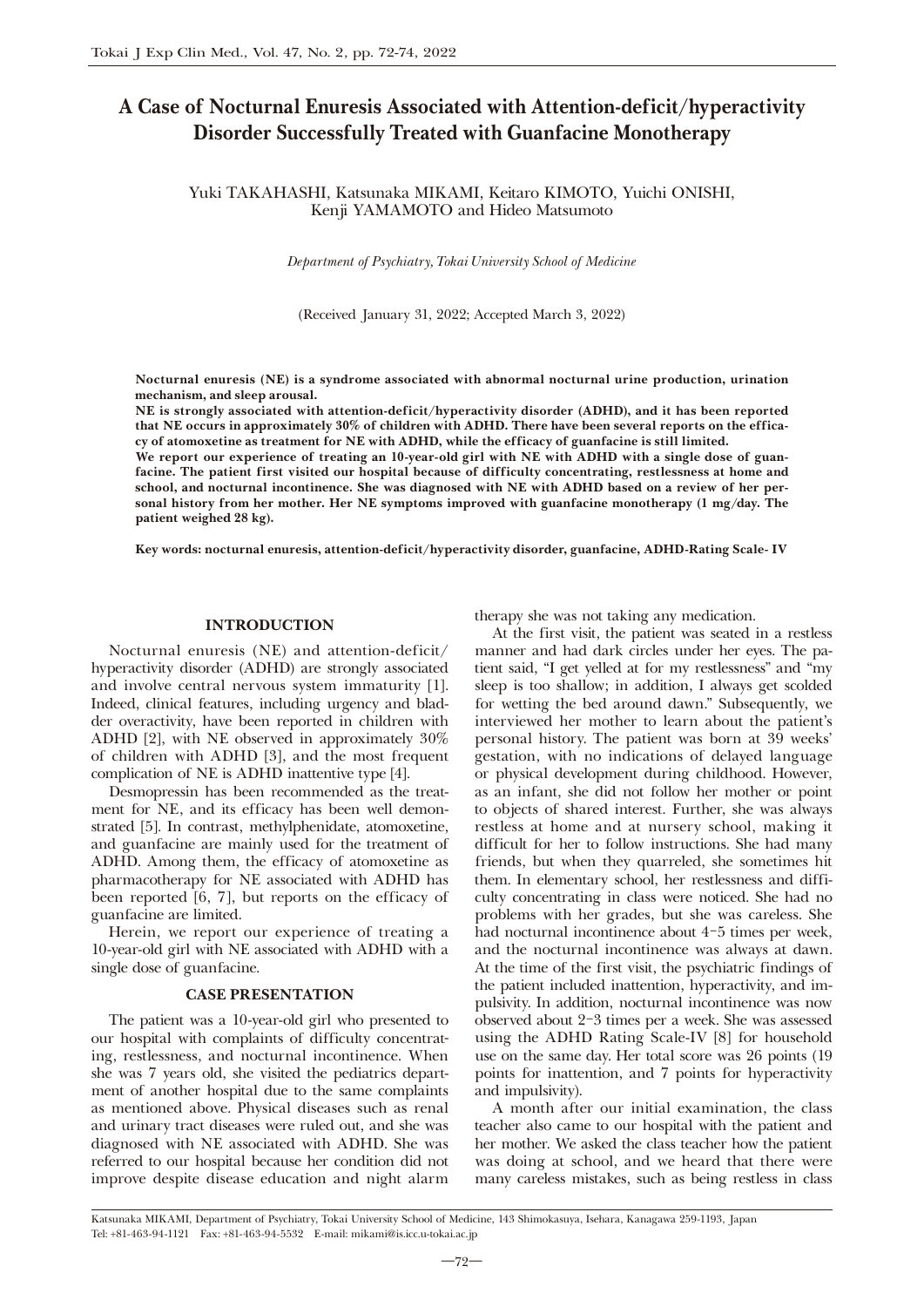and forgetting to write her name on tests. The class teacher then assessed the patient using the ADHD Rating Scale-IV for schools, and the total score was 29 points (20 points for inattention, and 9 points for hyperactivity and impulsivity). Therefore, we diagnosed the patient with NE associated with ADHD (careless type) based on the Diagnostic and Statistical Manual of Mental Disorders, 5<sup>th</sup> Edition (DSM-5), and the patient and her mother were notified of the diagnosis. On the same day, guanfacine treatment was initiated (1 mg/ day, the patient weighed 28 kg).

Two months after our initial examination, the patient said, "Since I started taking the medicine, I can sleep well at night, I've lost the dark circles under my eyes, and the number of times I wet my bed has decreased," and "I was told by my family that l was calm." Thus, the time zone of nocturnal incontinence has not changed, but the frequency of nocturnal incontinence decreased to about once per week.

Six months after our initial examination, the ADHD Rating Scale-IV score for household use was completed again, and the total score was 18 points (14 points for inattention and 4 points for hyperactivity and impulsivity). The ADHD Rating Scale-IV for schools was also completed again, and her total score was 21 points (18 points for inattention and 3 points for hyperactivity and impulsivity). Although her carelessness persisted, her hyperactivity and impulsivity improved. At school, she was able to attend classes more calmly and get along well with her friends. Nocturnal incontinence also improved, and the patient and her mother appeared to be relieved.

At present, one year has passed since our initial examination, and the patient has had no nocturnal incontinence for more than six months.

### DISCUSSION

We report the case of a 10-year-old girl with NE associated with ADHD that was successfully treated with a single dose of guanfacine. The prevalence of NE in children aged  $6-12$  years ranges from  $1.5\%$  to  $8.9\%$  [9], with a relatively high rate of spontaneous remission of 10-15% per year after school age [9]. However, considering that the incidence of ADHD in children with NE is 3.4 times higher than that in a non-NE group [10], some cases of NE persist into adulthood, and the psychological burden on the individual is large. Therefore, the therapeutic significance of NE is considered quite high.

In addition to nocturnal alarm therapy [11], medications such as tricyclic antidepressants [12] and desmopressin [5] have been reported to be effective in the treatment of NE. However, atomoxetine [6, 7, 13], a drug for ADHD, and clonidine, an antihypertensive agent, have been reported to be effective in the treatment of NE associated with ADHD [14].

There are two factors that may have contributed to the improvement of NE in this case.

First, the guanfacine used in this case had some effect on the locus ceruleus nucleus. Atomoxetine was shown to improve ADHD symptoms by increasing dopamine and noradrenaline in the prefrontal area and nucleus accumbens by inhibiting dopamine and noradrenaline transporters in the plasma membrane of presynaptic terminals [13]. Clonidine, a presynaptic α2-adrenoceptor agonist, was shown to decrease norepinephrine by inhibiting the sympathetic nervous system [14]. Noradrenaline is produced in the locus ceruleus and spreads throughout the brain, where the micturition center is thought to be located [15]. The locus ceruleus is activated by the stimulation of bladder development during sleep, especially during deep sleep [16]. In addition, the locus ceruleus is axonally linked to the hypothalamus, where vasopressin, an antidiuretic hormone, is produced [17]. Thus, the locus ceruleus is highly associated with NE, and clonidine, similar to atomoxetine, may act in some way on the locus ceruleus to improve NE. Therefore, guanfacine used in this case is a postsynaptic  $a2$ -adrenoceptor agonist [18], and although its receptor is different from that of clonidine, it seems to have contributed to the improvement of NE through a similar mechanism.

Second, guanfacine improved the patient's sleep quality. It has been reported that both clonidine and guanfacine improve sleep quality by decreasing rapid eye movement (REM) sleep [18], which increases the rate of deep sleep in non-REM sleep. One of the causes of NE in this case was considered to be the immature diurnal secretion of antidiuretic hormone, which resulted from poor sleep quality. Improvements in sleep quality likely led to the secretion and action of antidiuretic hormone, which resulted in the improvement of NE.

In addition to the above two points, another factor contributing to improvements in the present case was thought to be that the self-esteem of the patient increased with the reductions in carelessness, hyperactivity, and impulsivity induced by guanfacine, and that the treatment volition for NE improved.

However, since the index of improvement in NE in this case was based on the subjective view of the mother, and the patient was only observed for a short treatment period, the possibility of natural improvement in NE cannot be denied. Though larger case studies are required to validate our results, this case demonstrates that nocturnal enuresis associated with ADHD can be successfully treated with guanfacine monotherapy.

### FUNDING

This research received no specific grant from any funding agency in the public, commercial, or not-forprofit sections.

## DECLARATION OF CONFLICTING INTERESTS

Dr. Mikami received: research support from Grant-in-Aid for Scientific Research (C) (Grant Number 18K07611), Taisho Pharmaceutical, Otsuka Pharmaceutical Co., Shionogi & Co., and the Japanese Society for Probiotic Science; honoraria from Otsuka Pharmaceutical, Shionogi & Co., Shire Japan, Meiji Holdings Co., Takeda Pharmaceutical, and Miyarisan Pharmaceutical Co; and a consulting fee from Otsuka Pharmaceutical and Shionogi & Co.

Dr. Kimoto reports grants from Otsuka Pharmaceutical, grants from Shionogi & Co., and Taisho Pharmaceutical Co.

Dr. Onishi reports grants from Taisho Pharmaceutical Co. and Shionogi & Co. and honoraria from Mylan and Shionogi & Co.

Dr. Yamamoto reports grants from Esai Co. Ltd.;